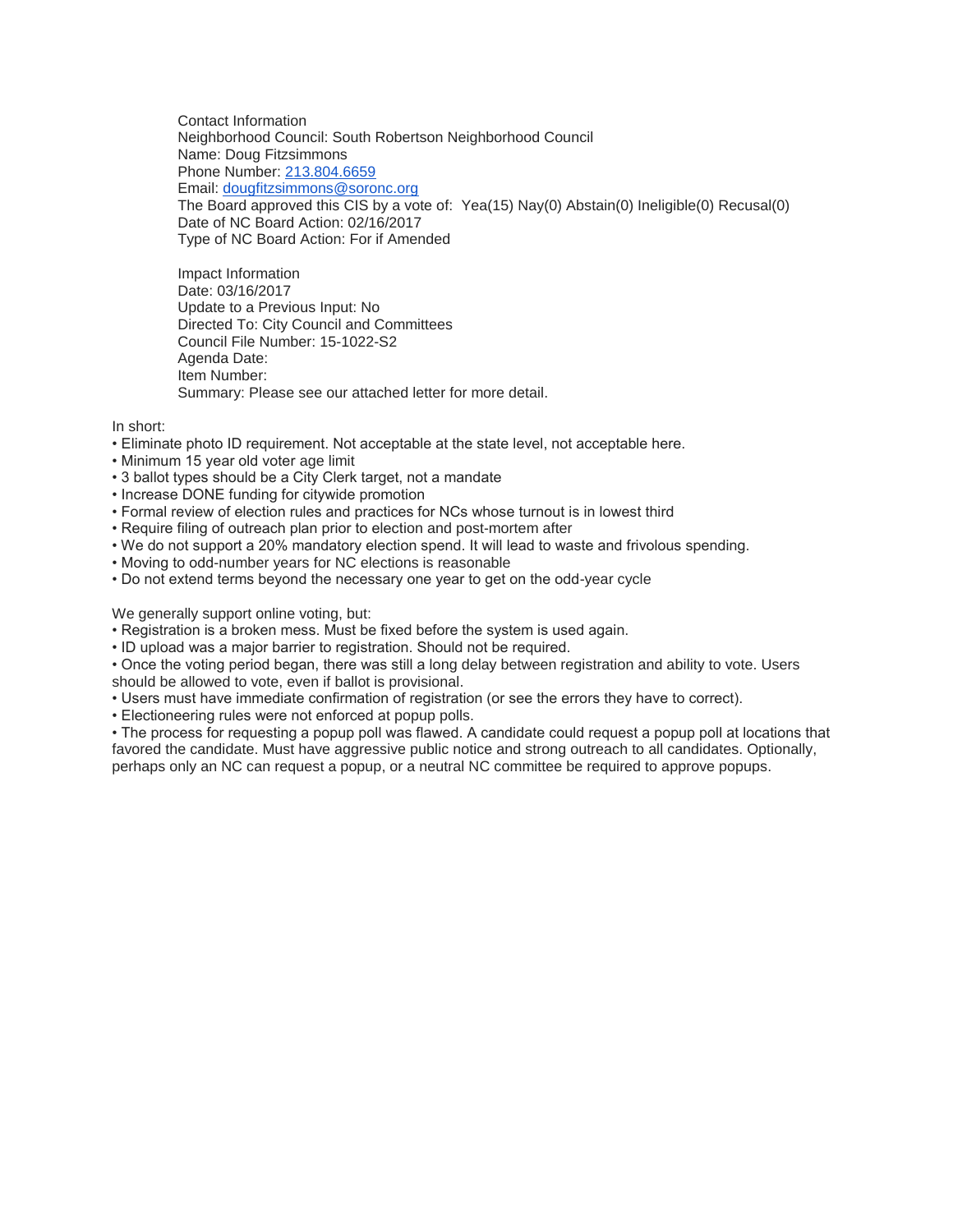



**Doug Fitzsimmons President**

**Ken Blaker Vice-President**

**Jon Liberman Treasurer**

**Beth Hirsch Secretary**

**Martin Epstein Corresponding Secretary**

**South Robertson Neighborhoods Council**

PO Box 35836 Los Angeles, CA 90035

**P:** (310) 295-9920

**F:** (310) 295-9906

**E:** info@soronc.org

**soronc.org**



City of Los Angeles Certified Neighborhood Council

Rules, Elections, Intergovernmental Relations, and Neighborhoods Committee Hon. Herb Wesson, Chair 200 N. Spring Street Los Angeles, CA 90012

17 February 2017

Re: Neighborhood Council Elections

The South Robertson Neighborhoods Council believes in encouraging community participation and enfranchising as many voters as possible. At our February 2017 Governing Board meeting, the SORO NC Board voted to unanimously recommend the following reforms to the NC election system:

**Voter Registration:** we are in favor of lowering the barriers to registration to enfranchise more voters, including eliminating the photo ID requirement for online registrations. As a practical matter, it creates delays in confirmation and is inconsistent with Federal, State, County, and City requirements.

**Voter Age:** we are in favor of allowing youth to vote in NC elections, and have had success with our own 15 year-old minimum age requirement. We further strongly recommend that NCs follow our practice of appointing a student to a yearly term on the Board.

**Ballots:** we support the Clerk's office working with NCs to reduce the ballot types within a single NC election, while remaining flexible on a maximum where it is in the community interest to be so. Three ballot types should be a target, not a mandate.

**Citywide Outreach:** as many stakeholders remain unaware of the NC system at all (for many reasons), we support additional funding for DONE promote NC elections as opportunity to increase general participation and awareness.

**Election Funding and Inclusivity:** NCs should favor inclusivity and participation at every opportunity. We therefore recommend review of election rules and practices of NCs whose candidate registration and voter turnout places in the lowest third in the system each election. **Further, all NCs should be required to file an election outreach plan prior to the elections and a post-mortem after.** We *do not* believe setting a minimum expenditure of 20% of the NCs budget is the proper way to address the problem: it would invariably lead to waste and frivolous expenditures, eroding civic trust in the system and City.

**Election Timing:** we understand that the complexities of NC elections mean that it is impractical to hold them concurrently with other elections, and agree that moving them to odd-number-years is a reasonable solution. However, we strongly oppose any effort to extend terms beyond an additional year to implement the change. This has already happened once (in 2008), and in the interests maintaining the legitimacy of our elections, should never be repeated.

**Online Voting:** as a pilot participant in the 2016 online voting program, we support the future use of online voting, but only if the following problems are corrected:

a. The registration software failed to operate correctly. The most egregious failure occurred when many registrants entered their addresses and were then incorrectly warned, in an alert window, that their address did not fall within the SORO borders. That alert message caused some voters to abandon the registration process, and leading to voter disappointment and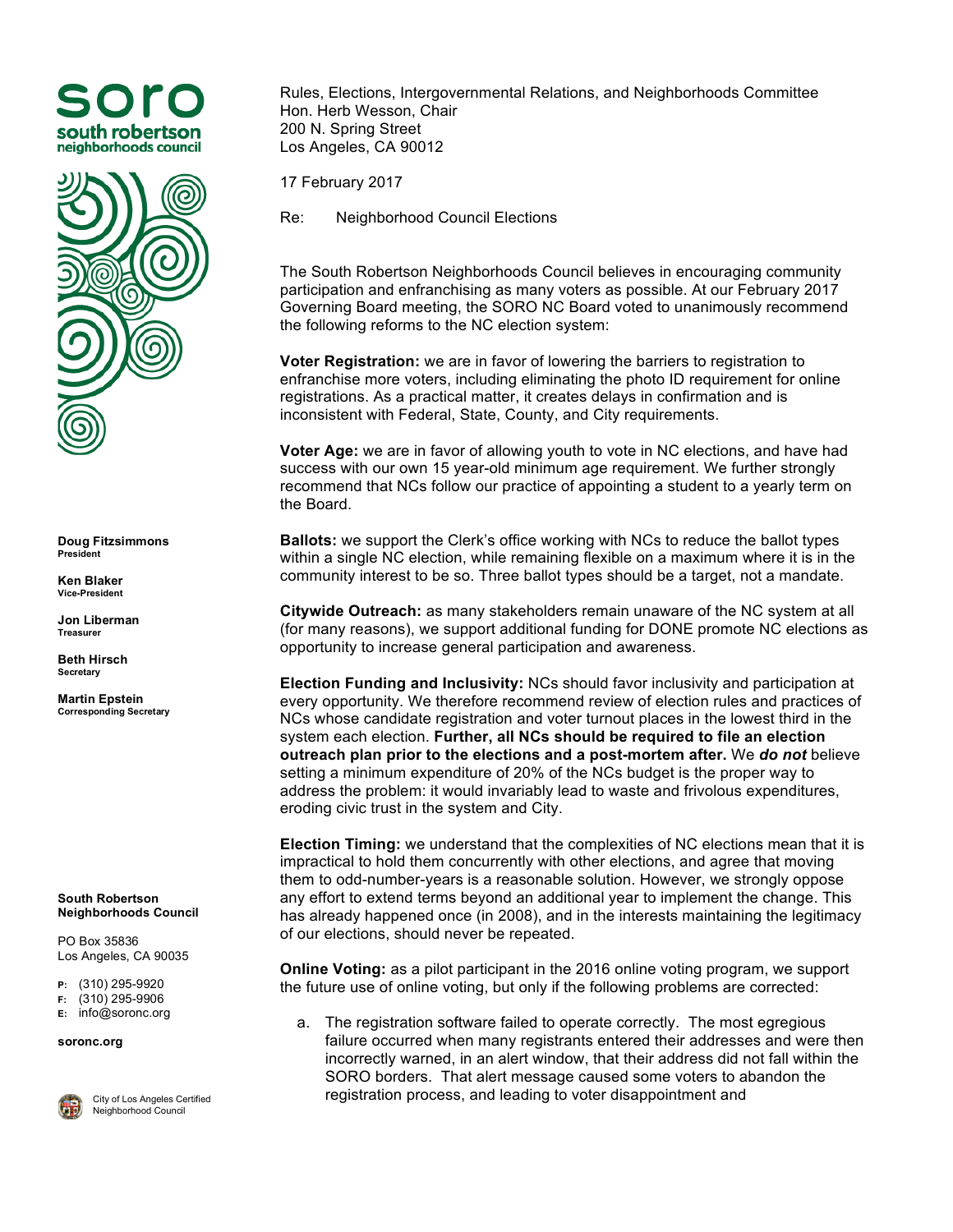## south robertson neighborhoods council



disenfranchisement. Our endorsement of future online voting is predicated on the software processes being fully tested and passing all tests, including endto-end testing.

- b. Many voters complained about the perceived need to upload an image of their state issued photo ID (usually driver's license). We understand that the photo ID requirement was not limited to state issued forms of such ID. We feel that this complaint was indicative of a poorly worded instructions on the website, and our endorsement of future online voting is predicated on the clear, complete, plain language and easy to follow instructions be implemented on the website, with instructions located on the relevant pages.
- c. Regarding the photo ID requirement, we also question the logic of the photo ID requirement since the process does not support visual validation of the image of the voter at the time they vote.
- d. Many voters complained about long delays between the time they completed the online registration and when they were able to vote. We recommend that registrants be allowed to vote right after they complete their registration application, with their vote remaining provisional until their registration is approved. We further recommend that a link be provided at the time of the provisional vote where they can check to see whether their vote has been accepted.
- e. The online ballot software provided no confirmation that the completed ballot had been accepted. We recommend that voters be shown an alert window after they click the submit button for their ballot, showing that their ballot has been recorded, or listing any validation errors that have caused their ballot to not be recorded (and allowing them to correct such validation errors).
- f. We support future use of popup polling process that was done several times in our Neighborhood, but would like to see several problems corrected in the use of those popup polling places.

Electioneering rules were not enforced at popups, and in some cases the physical locations, such as sidewalk locations, made it difficult for candidates to lead voters to the polling place without pushing or exceeding permissible limits. We recommend that this issue be reviewed with the City Attorney to determine clear rules for the people who run the popup polling, and for candidates, to permit optimal stakeholder inclusion without creating an environment where voters are uncomfortable or feel constrained as they register and complete their ballots.

In some cases popup polling places were requested by industrious candidates who were better informed than their competitors regarding how to arrange popup polls. We recommend that a clear and equitable process be adopted for popup polls, and all popup polls be subject to consistent requirements for public notice and outreach. While we did not come to consensus on that process, ideas include:

- all candidates be provided with the same information regarding how to request popup polling places, and any limits on timing or dates that the city is imposing
- requests be approved on a "first-come, first-served" basis
- alternately, popup polls should only be requested by an NC, not a candidate;